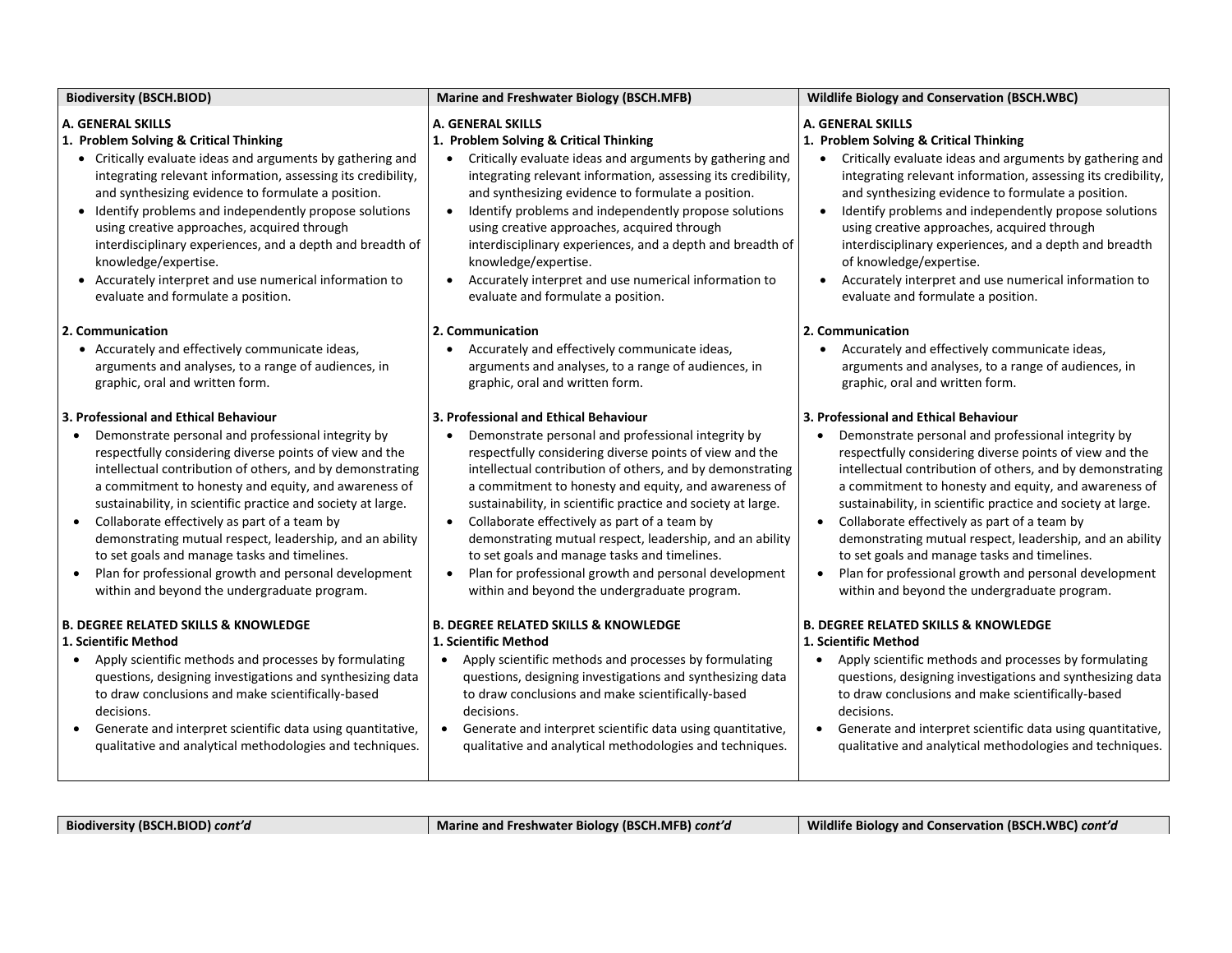- **2. Breadth & Depth of Understanding in a Particular Scientific 2. Breadth & Depth of Understanding in a Particular Scientific 2. Breadth & Depth of Understanding in a Particular Scientific Discipline**
- Apply the core concepts of mathematics, physics, chemistry and biology to **Biodiversity**
- Demonstrate knowledge of the ethical, economic, commercial and social implications of scientific discovery and technological innovation.
- Interpret current scientific concepts and gaps in knowledge (and methods) in light of the historical development of **Biodiversity**.
- Evaluate the origin, distribution and challenges of biodiversity at various spatial and temporal scales.
- Summarize examples of how changes in biodiversity have economic and social impacts through the provision of ecosystem goods and services.
- Apply critical thinking, analysis, and independent inquiry skills to complex interdisciplinary issues in biodiversity recognizing the inherent complexity and uncertainty in its assessment.
- Synthesize knowledge and effectively communicate in issue in society.
- **3. Scientific Technology & Techniques in a Scientific Discipline**
- Apply contemporary research methods, skills and techniques to conduct independent inquiry in Biodiversity.
- Quantify variation within and among taxa and implement sampling methods and analyses utilizing data from real collections or surveys in biodiversity research, including expertise in specific taxonomic groups of interest.
- Work collaboratively with peers in community-engaged research to propose, execute and report on a biodiversity issue.

## **Discipline**

- Apply the core concepts of mathematics, physics, chemistry and biology to Marine and Freshwater Biology
- Demonstrate knowledge of the ethical, economic, commercial and social implications of scientific discovery and technological innovation.
- Interpret current scientific concepts and gaps in knowledge (and methods) in light of the historical development of Marine and Freshwater Biology.
- Demonstrate an understanding of the structure, function and evolutionary relationships of the major taxonomic groups of (aquatic organisms).
- Characterize and integrate the diversity of biological, chemical and physical features that structure (marine and freshwater aquatic environments)
- Understand how natural and impacted (aquatic systems)function and interact with other systems.

## both written and oral forms about a specific biodiversity **3. Scientific Technology & Techniques in a Scientific Discipline**

- Apply contemporary research methods, skills and techniques to conduct independent inquiry in Marine and Freshwater Biology.
- Collect and assemble biological data and apply mathematical and statistical methods to the interpretation of data to address questions in (aquatic) biology.
- Demonstrate an advanced understanding and appreciation of living (aquatic organisms and specimens) in field and/or laboratory settings through "hands on" experience including,
	- Identify and/or quantify the external and internal characteristics of organisms (e.g. microscopy, physiology)
	- collect and handle organisms (e.g. netting, trapping)
	- determine the taxonomic affiliation of organisms (e.g. using morphological keys and molecular tools)

# **Discipline**

- Apply the core concepts of mathematics, physics, chemistry and biology to **Wildlife Biology and** Conservation.
- Demonstrate knowledge of the ethical, economic, commercial and social implications of scientific discovery and technological innovation.
- Interpret current scientific concepts and gaps in knowledge (and methods) in light of the historical development of Wildlife Biology and Conservation.
- Demonstrate a broad understanding of ecology,
- evolution and conservation biology.
- Recognize the origins and current methods of protection of plant and animal diversity.
- Develop detailed knowledge of ecological and evolutionary factors that influence the persistence of species and communities.
- Understand how to manage natural and impacted systems (e.g., invasive species, species at risk) and apply scientific approaches to adaptive management strategies in wildlife conservation.
- Assess the complex interplay between science, socioeconomic factors and public opinion in the forging of public policy decisions and the value of interdisciplinary approaches to understanding complex problems in wildlife biology.

## **3. Scientific Technology & Techniques in a Scientific Discipline**

- Apply contemporary research methods, skills and techniques to conduct independent inquiry in Wildlife Biology and Conservation.
- Gain "hands on" experience in the field working with plants and animals in a variety of ecosystems**.**
- Develop written and oral communication skills for a variety of stakeholders (e.g., public, private sector, policy makers, scientists).
- Assemble, analyze and evaluate biological data for development and execution of a research project that integrates methods from evolutionary biology, ecology, and conservation biology within wider global contexts.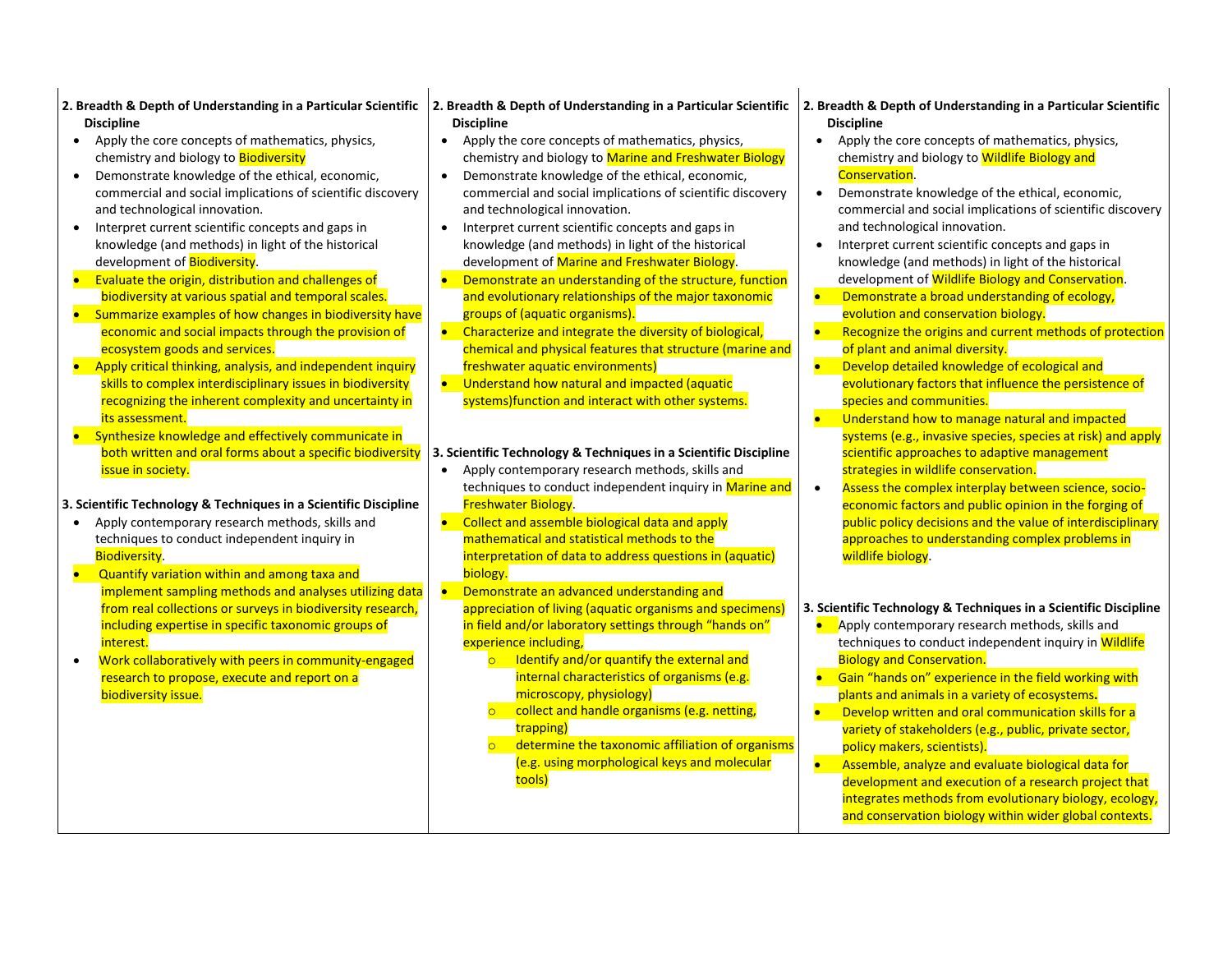#### **Zoology (BSCH.ZOO)**

#### **A. GENERAL SKILLS**

### **1. Problem Solving & Critical Thinking**

- Critically evaluate ideas and arguments by gathering and integrating relevant information, assessing its credibility, and synthesizing evidence to formulate a position.
- Identify problems and independently propose solutions using creative approaches, acquired through interdisciplinary experiences, and a depth and breadth of knowledge/expertise.
- Accurately interpret and use numerical information to evaluate and formulate a position.

#### **2. Communication**

• Accurately and effectively communicate ideas, arguments and analyses, to a range of audiences, in graphic, oral and written form.

#### **3. Professional and Ethical Behaviour**

- Demonstrate personal and professional integrity by respectfully considering diverse points of view and the intellectual contribution of others, and by demonstrating a commitment to honesty and equity, and awareness of sustainability, in scientific practice and society at large.
- Collaborate effectively as part of a team by demonstrating mutual respect, leadership, and an ability to set goals and manage tasks and timelines.
- Plan for professional growth and personal development within and beyond the undergraduate program.

#### **B. DEGREE RELATED SKILLS & KNOWLEDGE**

## **1. Scientific Method**

- Apply scientific methods and processes by formulating questions, designing investigations and synthesizing data to draw conclusions and make scientifically-based decisions.
- Generate and interpret scientific data using quantitative, qualitative and analytical methodologies and techniques.

#### **Zoology (BSCH.ZOO)** *cont'd*